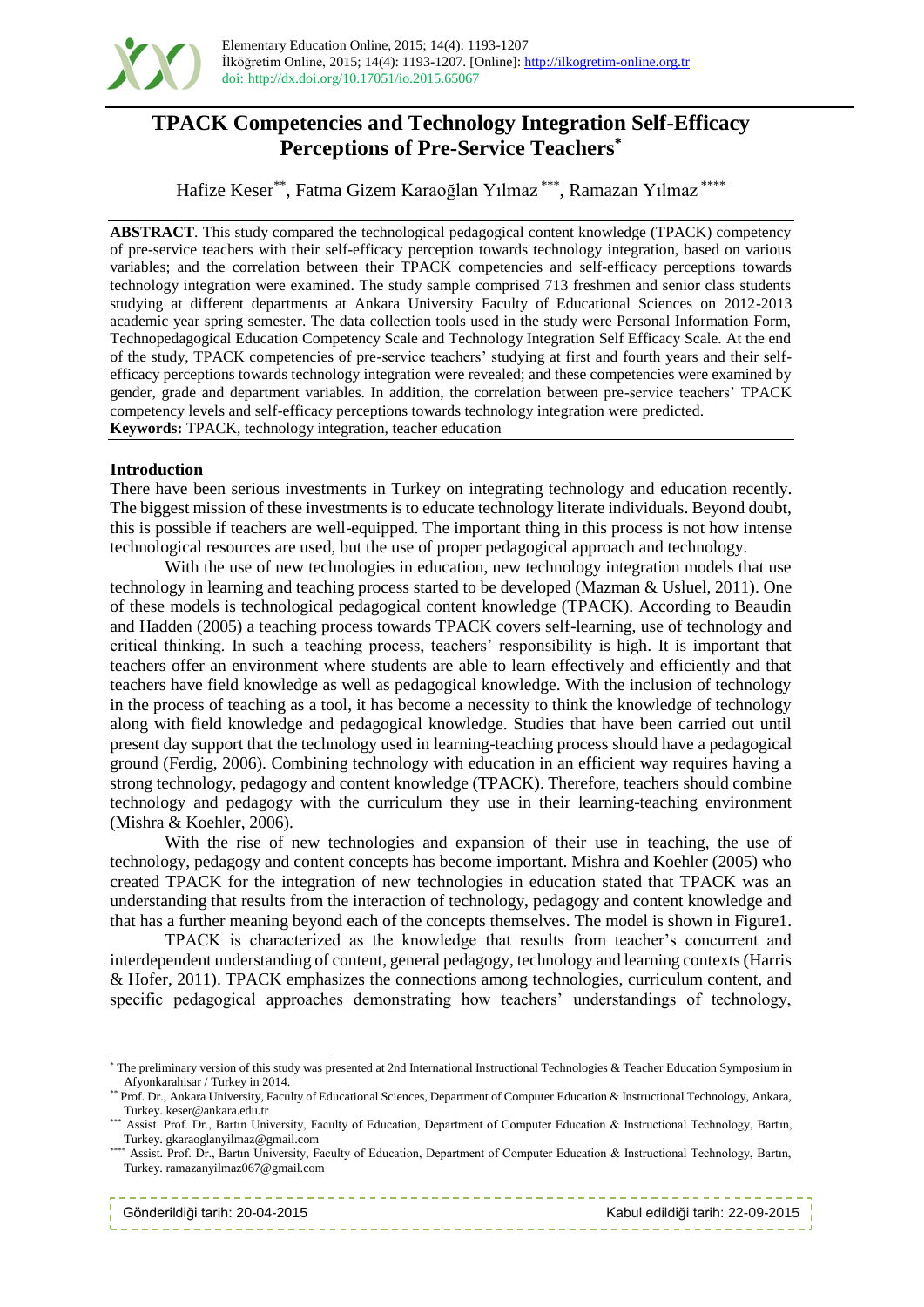pedagogy and content can interact with one another to produce effective discipline-based teaching with educational technologies (Harris, Mishra, & Koehler, 2009).



**Figure 1**. Technological pedagogical content knowledge (TPACK) model (Mishra & Koehler, 2006)

When the studies on TPACK are reviewed, it is seen that most of these studies were carried out to reveal the TPACK knowledge of teachers (Chai, Koh, & Tsai, 2010; Chuang & Ho, 2010; Kabakçı-Yurdakul, 2011; Schmidt et al., 2009), and focused on teachers' opinions on teacher competencies in the process of integration of technology into teaching (Lin, Tsai, Chai, & Lee, 2013; Usluel, Mumcu, & Demiraslan, 2007) and on the indicators of these competencies (Kuşkaya-Mumcu, Haşlaman, & Koçak-Usluel, 2008; Kabakçı-Yurdakul et al. 2012; Oster-Levinz & Klieger, 2010). The information from the literature reveals that teachers should have TPACK for effective integration of technology into education. This requires, first of all, researching TPACK competencies of preservice teachers who will reflect their TPACK competencies on instructional design activities or activities in the classroom.

Another important thing for teachers to integrate new technologies into learning-teaching process is their self-efficacy perceptions on integration of technology (Wang, Ertmer, & Newby, 2004). The teachers' high perception level of self-efficacy on technology integration could be an indicator of their self-confidence in effectively use of technology (Nathan, 2009). In this respect, teachers who have high self-efficacy level on technology integration tend to be more successful in the technology integration process (Nathan, 2009; Wang et al. 2004). Pre-service teachers attend to various teacher training courses in order to use information and communication technologies in the classroom. It is necessary to find out how these courses effect the self-efficacy perceptions of teachers towards the integration of technology. In addition, it is necessary to study the correlation between self-efficacy perceptions of pre-service teachers in integrating new technologies into learningteaching process and their TPACK competencies based on grade. In other words, it is believed that determining and comparing the self-efficacy perceptions towards integration of technology and TPACK of freshmen and senior class students will contribute to the evaluation of the teacher programmes with regards to these two variables (technology integration and TPACK competencies) and with regards to what kind of revisions can be made in the curricula of the departments (Ling Koh, Chai, & Tay, 2014).

The aim of this study, which was carried out based on the rationale given above, was to examine the TPACK competencies of freshmen and senior class students with their self-efficacy perception towards technology integration, based on various variables; and to find out the correlation between them. Within this framework, answers to the following research questions were sought for:

- 1. What is the self-efficacy perception level of pre-service teachers about TPACK competencies and technology integration?
- 2. Is there a statistically significant difference among pre-service teachers';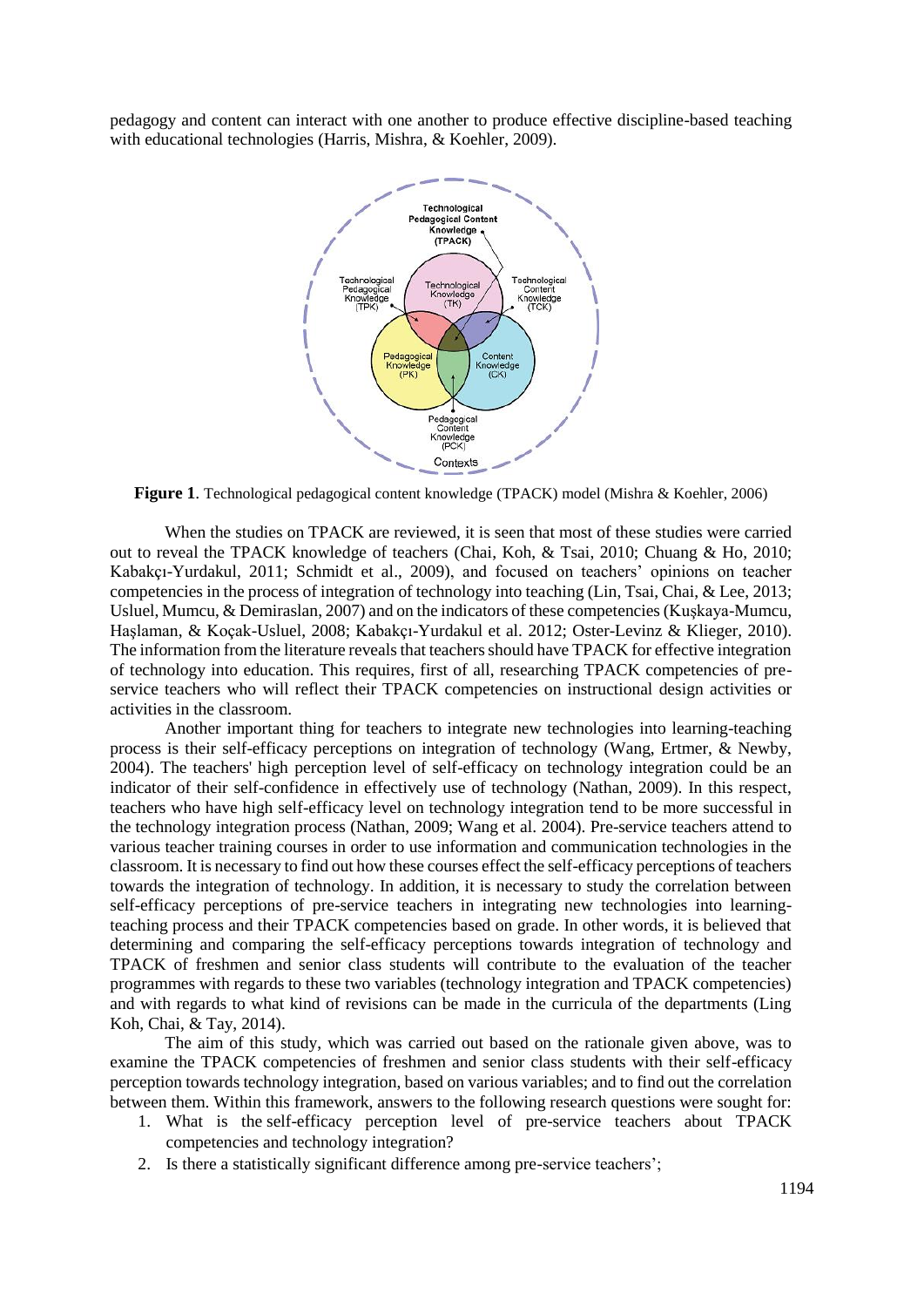- a) TPACK competency levels in terms of their gender?
- b) Self-efficacy perception levels towards technology integration based on gender?
- 3. Is there a statistically significant difference among pre-service teachers';
	- a) TPACK competencies levels based on their grades?
	- b) Self-efficacy perception levels towards technology integration based on their grades?
- 4. Is there a statistically significant difference among pre-service teachers';
	- a) TPACK competency levels based on the department they study?
	- b) Self-efficacy perception levels towards technology integration based on the department they study?
- 5. Is there a statistically significant correlation among pre-service teachers' TPACK competencies and their self-efficacy perceptions towards technology integration?

## **METHOD**

This section includes information on the model, sampling, data collection tool and analysis of data.

## **Research Model**

Survey method was used in this study which was carried out to find out the self-efficacy perception levels of freshmen and senior class pre-service teachers towards TPACK competiencies and technology integration. As is known, survey method helps researchers describe an event or circumstance in the form they exist. The event or circumstance is defined in the conditions they happen and in the form they exist (Fraenkel & Wallen, 2006).

## **Sampling and Data Collection Tools**

The study was designed on the basis of quantitative research approaches and used purposive sampling technique. Purposive sampling is elected when certain groups are likely to provide rich information (Fraenkel & Wallen, 2006). The research sample comprised 713 freshmen and senior class students studying at Ankara University Faculty of Educational Sciences on 2012-2013 academic year spring semester. Information on the demographical features of the students is given in Table 1.

| <b>Variable</b> | Group                                             | N   | $\frac{6}{9}$ |
|-----------------|---------------------------------------------------|-----|---------------|
| Gender          | Female                                            | 449 | 63            |
|                 | Male                                              | 264 | 37            |
| <b>Total</b>    |                                                   | 713 | <b>100</b>    |
|                 | Freshmen                                          | 385 | 54            |
| Grade           | Senior                                            | 328 | 46            |
| <b>Total</b>    |                                                   | 713 | <b>100</b>    |
|                 | Computer Education and Instructional Technologies | 94  | 13.2          |
|                 | Religious Culture and Moral Knowledge             | 126 | 17.7          |
|                 | <b>Preschool Education</b>                        | 125 | 17.5          |
| Department      | Psychological Counseling and Guidance             | 79  | 11.1          |
|                 | <b>Primary Education</b>                          | 120 | 16.8          |
|                 | Social Studies Teaching                           | 89  | 12.5          |
|                 | <b>Mentally Handicapped Teaching</b>              | 80  | 11.2          |
| <b>Total</b>    |                                                   | 713 | <b>100</b>    |

|  |  | Table 1. Demographical data of participants |
|--|--|---------------------------------------------|
|  |  |                                             |

In the current study, Technopedagogical Education Competency Scale developed by Kabakçı-Yurdakul et al. (2012) was used to find out TPACK competencies of students. The scale, whose reliability and validity studies were carried out on pre-service teachers, included 33 items; and had four factors. The scale was a five-point likert scale including: "I can easily do", "I can do", "I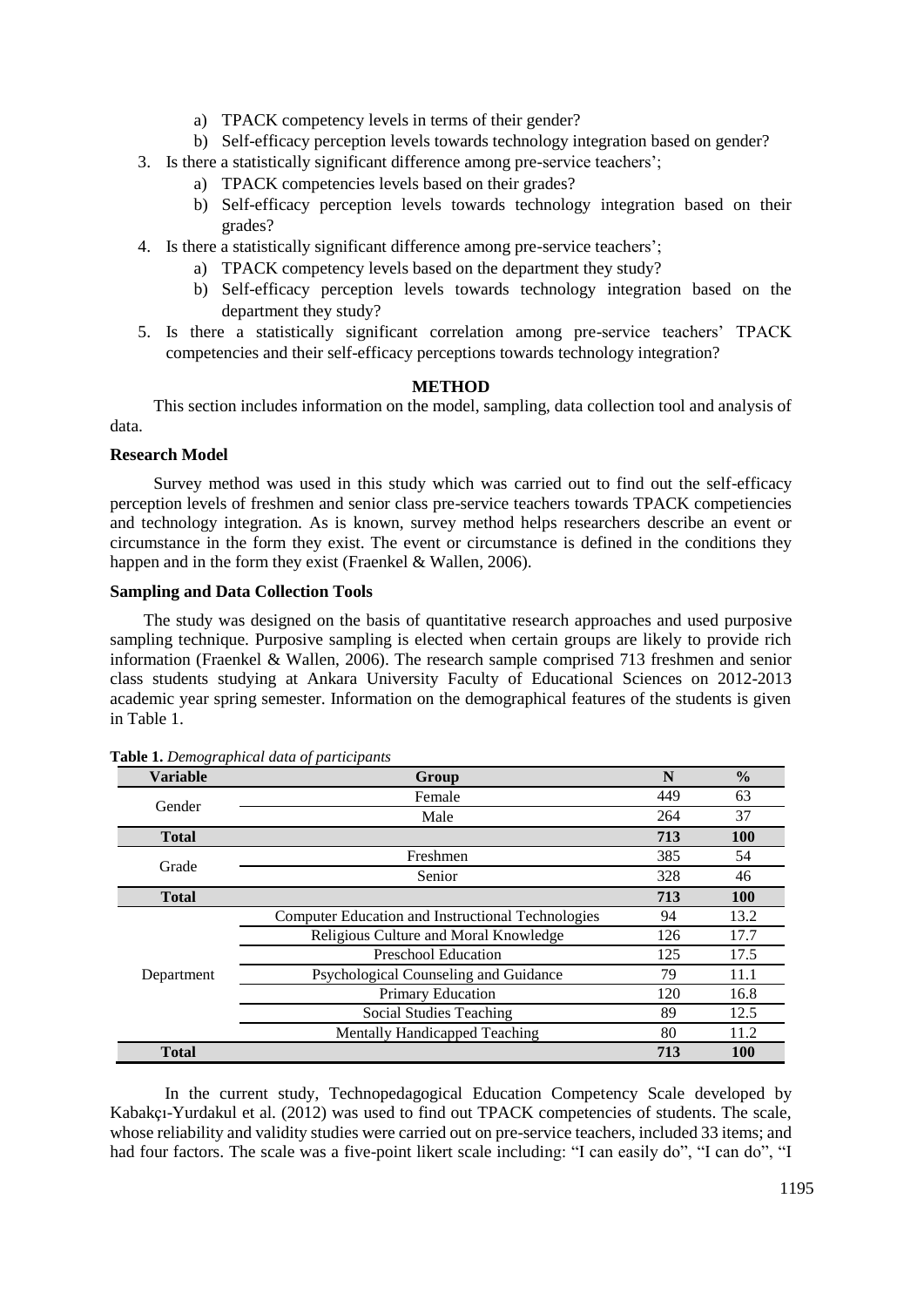can partly do", I can't do" and "Definitely I can't do". All the items in the scale were positively stated and there are no reversely coded items. Cronbach's alpha coefficient for the whole scale was found as .95 and the Cronbach's alpha coefficient of the factors in the scale ranged between .85 and .92. In addition, four-factor structure of the scale was confirmed with confirmatory factor analysis. And the test-retest reliability coefficient of the scale was found as .80. The lowest score that one can get from the scale is 33 while the highest is 165. TPACK competencies increases as the score from the scale gets closer to 165 and decreases as it gets closer to 33 (Kabakçı-Yurdakul et al., 2012).

In order to find out the self-efficacy beliefs of pre-service teachers in technology integration, the "Technology Integration Self Efficacy Scale" developed by Wang et al. (2004) and adapted into Turkish by Ünal (2013) was used. The scale, whose reliability and validity studies were carried out on pre-service teachers, included 19 items; and had two factors which were "Perception of the ability of self-efficacy in making others use computer technology" and "Perception of Computer Technology Use Self-Efficacy". The scale was a 5-point likert scale including: "Strongly agree", "Agree", "Undecided", "Disagree", "Strongly disagree" options. All the items in the scale were stated positively and there were no reversely coded items. Cronbach's alpha coefficient for the whole scale was found as .94 while the same coefficient for the factors in the scale ranged between .92 and .88. In addition, two-factor structure of the scale was confirmed with confirmatory factor analysis. The lowest score that one can get from the scale is 19 while the highest is 95. Self-efficacy perception towards technology integration increases as the score from the scale gets closer to 95 and decreases as it gets closer to 19 (Ünal, 2013).

#### **FINDINGS**

Findings related to gender, grade and department within the scope of aims and sub-goals of the research are listed below.

In line with the first research question of the study, descriptive statistics showing the levels of pre-service teachers towards TPACK competencies and self-efficacy perception of technology integration are shown in Table 2.

| <b>Scales</b>                                               | ິ<br><b>Number</b><br>of Items | <b>Lowest Score</b> | <b>Highest</b><br><b>Score</b> | $\bar{\mathbf{x}}$ | sd    | $\bar{x}/k$ |
|-------------------------------------------------------------|--------------------------------|---------------------|--------------------------------|--------------------|-------|-------------|
| Technopedagogical<br><b>Education Competency</b><br>Scale   | 33                             | 47.00               | 165.00                         | 131.65             | 19.97 | 3.99        |
| <b>Technology Integration</b><br><b>Self Efficacy Scale</b> | 19                             | 19.00               | 95.00                          | 74.96              | 12.64 | 3.95        |

**Table 2.** Breakdown of the scores of self-efficacy perception levels of pre-service teachers towards TPACK competencies and technology integration

According to Table 2, the mean score of pre-service teachers from the Technopedagogical Education Competency Scale was 131.65 (3.99 over 5) whilst their mean score from the Technology Integration Self Efficacy Scale was 74.96 (3.95 over 5). Moving from these results, it can be said that the levels of pre-service teachers towards TPACK competencies and perception of technology integration self-efficacy is high.

Kolmogorov-Smirnov test of normality was carried out to see whether pre-service teachers TPACK competencies and self-efficacy perceptions of technology integration scores showed a normal distribution. The results of the test showed that whilst the data obtained from Technopedagogical Education Competency Scale showed a normal distribution (p>0.05), the data obtained from self-efficacy perception towards technology integration did not show a normal distribution (p<0.05). Therefore, T-test and Anova, parametric tests, were used in analyzing data with a normal distribution while Mann-Whitney U and Kruskal Wallis, non-parametric tests, were used in analyzing data that did not show a normal distribution. .05 reliability level was based on in the significance tests in the study.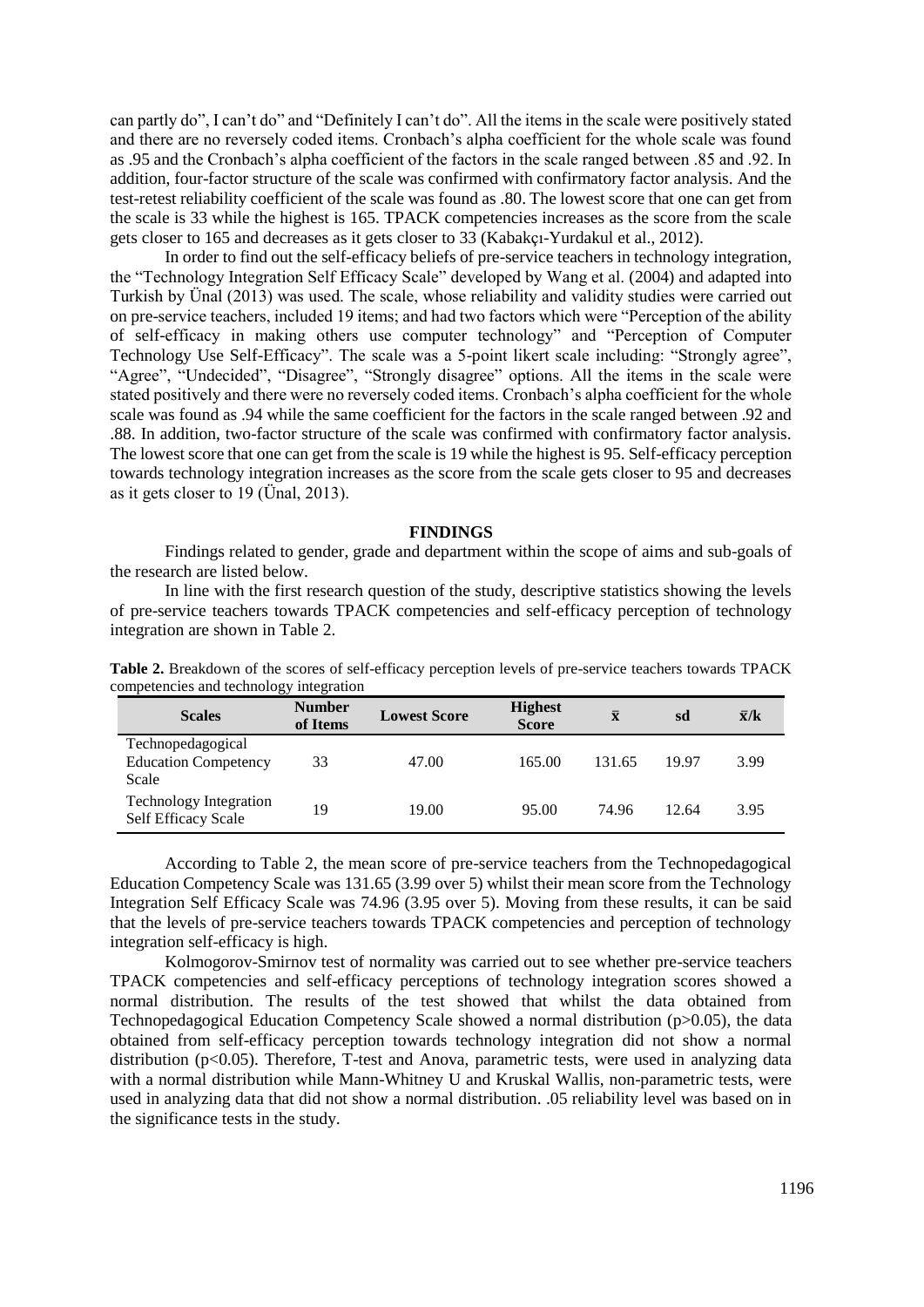To find out whether there was a statistically significant difference among TPACK competency levels of pre-service teachers based on gender, in line with the second research question of the study, t-test was used and the results are given in Table 3.

| Gender |     |        | <b>SC</b> |     |     |      |
|--------|-----|--------|-----------|-----|-----|------|
| Female | 449 | 31.82  | 19.56     | 711 | .30 | .080 |
| Male   | 264 | 131.36 | 20.68     |     |     |      |

**Table 3.** *T-test results of TPACK competency levels of pre-service teachers based on gender* 

When Table 3 is analyzed, it is seen that while TPACK competency score averages of female pre-service teachers is 131.82, the same average is 131.36 among males. There was no statistically significant difference found between male and female students' TPACK competency levels  $[t(711)=$ .30, p>0.05]. In other words, being male or female does not have an impact on TPACK competency level.

Descriptive values of pre-service teachers' self-efficacy perception levels towards technology integration based on gender, in line with the second research question of the study, are given in Table 4.

**Table 4.** *Descriptive statistics of pre-service teachers' self-efficacy perception levels towards technology integration based on gender*

| Gender                   |     | $=$<br>$\mathbf{A}$ | sd        |
|--------------------------|-----|---------------------|-----------|
| $\blacksquare$<br>Hemale | 449 | $  +$<br>74.7       | 257<br>ال |
| Male                     | 264 | コピ<br>5.40          | 12.76     |

When Table 4 is analyzed, it is seen that while mean score of female pre-service teachers' self-efficacy perception levels towards technology integration was 74.71, the same mean score was 75.40 among males. It is seen that there are differences in self-efficacy perception levels towards technology integration based on gender. In order to find out whether this case is a statistically significant case, Mann Whitney-U, a non-parametric test, was used. The results of the test are given in Table 5.

**Table 5.** Mann whitney-u test results of pre-service teachers' self-efficacy perception levels towards technology integration based on gender

| Gender | $\mathbf n$ | <b>Mean Rank</b> | <b>Sum of Ranks</b> |          | D    |
|--------|-------------|------------------|---------------------|----------|------|
| Female | 449         | 349.44           | 156900.50           | 55875.50 | .201 |
| Male   | 264         | 369.85           | 97640.50            |          |      |

When Table 5 is analyzed, it is seen that there are no statistically significant differences among pre-service teachers' self-efficacy perception levels towards technology integration based on gender (U=55875.50, p>.05). In other words, being male or female does not have an impact on selfefficacy perception level towards technology integration.

To find out whether there was a statistically significant difference among TPACK competency levels of pre-service teachers based on grades, in line with the third research question of the study, t-test was used and the results are given in Table 6.

**Table 6.** *T-test results of TPACK competency levels of pre-service teachers based on grades*

| Grade    |     | ᅲ<br>$\mathbf{A}$ | sd    | df |      |      |
|----------|-----|-------------------|-------|----|------|------|
| Freshmen | 385 | 7.11              | 19.24 |    | 6.79 | .000 |
| Senior   | 328 | 36.99             | 19.50 |    |      |      |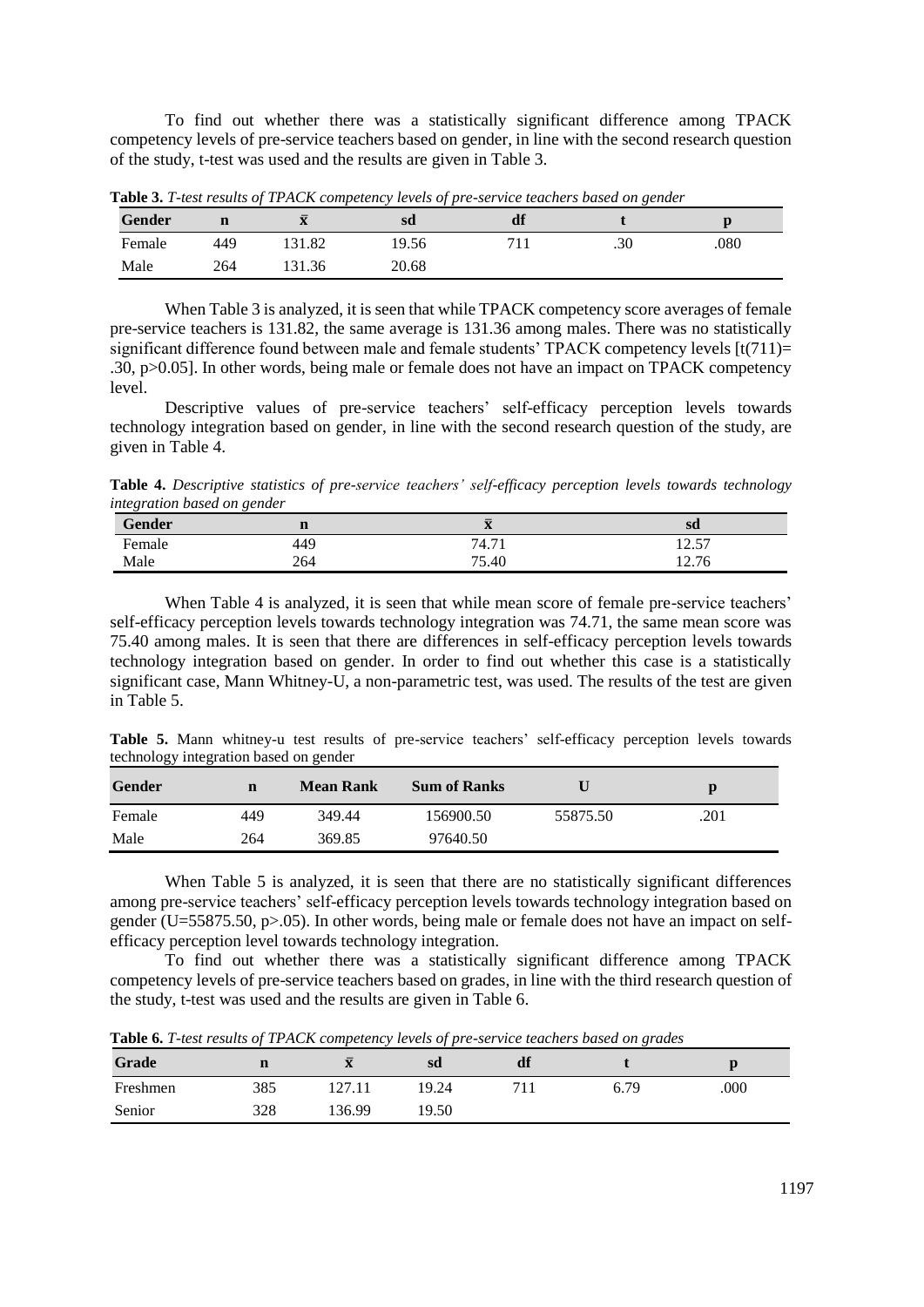When Table 6 is analyzed, it is seen that while TPACK competency mean scores of freshmen is 127.11, the same mean score is 136.99 among senior students. There was statistically significant difference found between freshmen and senior students' TPACK competency levels [t(711)= 6.79, p<0.05]. In other words, this finding can be interpreted as grade level has an impact on TPACK competency level.

Descriptive values of pre-service teachers' self-efficacy perception levels towards technology integration based on grades, in line with the third research question of the study, are given in Table 7.

**Table 7.** *Descriptive statistics of pre-service teachers' self-efficacy perception levels towards technology integration based on grades*

| Grade    |     | $\mathbf{A}$ | sd    |
|----------|-----|--------------|-------|
| Freshmen | 385 | 72.41        | 12.52 |
| Senior   | 328 | 77.97        |       |

When Table 7 is analyzed, it is seen that while mean scores of freshmen's self-efficacy perception levels towards technology integration was 72.41, the same mean score was 77.97 among seniors. It is seen that there are differences in mean scores in self-efficacy perception level towards technology integration based on grades. In order to find out whether this case is a statistically significant case, Mann Whitney-U, a non-parametric test, was used. The results of the test are given in Table 8.

**Table 8.** *Mann whitney-u test results of pre-service teachers' self-efficacy perception levels towards technology integration based on grades*

| <b>Grade</b> | $\mathbf n$ | <b>Mean Rank</b> | <b>Sum of Ranks</b> |          | D    |
|--------------|-------------|------------------|---------------------|----------|------|
| Freshmen     | 385         | 312.02           | 120129.00           | 45824.00 | .000 |
| Senior       | 328         | 409.79           | 134412.00           |          |      |

When Table 8 is analyzed, it is seen that there is a statistically significant difference among pre-service teachers' self-efficacy perception levels towards technology integration based on grades (U=45824.00, p<.05). This finding can be interpreted as the grade that one studies has an impact on self-efficacy perception levels towards technology integration.

Descriptive values of pre-service teachers' TPACK competency levels based on the department they study, in line with the fourth research question of the study, are given in Table 9.

| $\cdot$ $\cdot$                       |             |        | $\overline{ }$ |
|---------------------------------------|-------------|--------|----------------|
| <b>Department</b>                     | $\mathbf n$ | X      | sd             |
| Computer Education and Instructional  | 94          | 129.39 | 22.09          |
| Technologies                          |             |        |                |
| Religious Culture and Moral Knowledge | 126         | 131.31 | 22.83          |
| <b>Preschool Education</b>            | 125         | 134.86 | 18.34          |
| Psychological Counseling and Guidance | 79          | 127.22 | 18.55          |
| Primary Education                     | 120         | 135.35 | 19.16          |
| Social Studies Teaching               | 89          | 134.16 | 17.40          |
| Mentally Handicapped Teaching         | 80          | 125.88 | 18.23          |

**Table 9.** *Descriptive statistics of pre-service teachers' TPACK competency levels based on the department*

When Table 9 is analyzed, it is seen that while TPACK competency mean scores of students studying at Computer Education and Instructional Technologies is 129.39; the same mean score for students at Religious Culture and Moral Knowledge is 131.31; Preschool Education is 134.86, Psychological Counseling and Guidance is 127.22; Primary Education is 135.35; Social Studies Teaching is 134.16 and Mentally Handicapped Teaching is 125.88. It is seen that there are differences among average scores of TPACK competency levels based on departments' students study at. In order to find out whether this case is a statistically significant case, one-way Anova for independent groups was used. The results of the test are given in Table 10.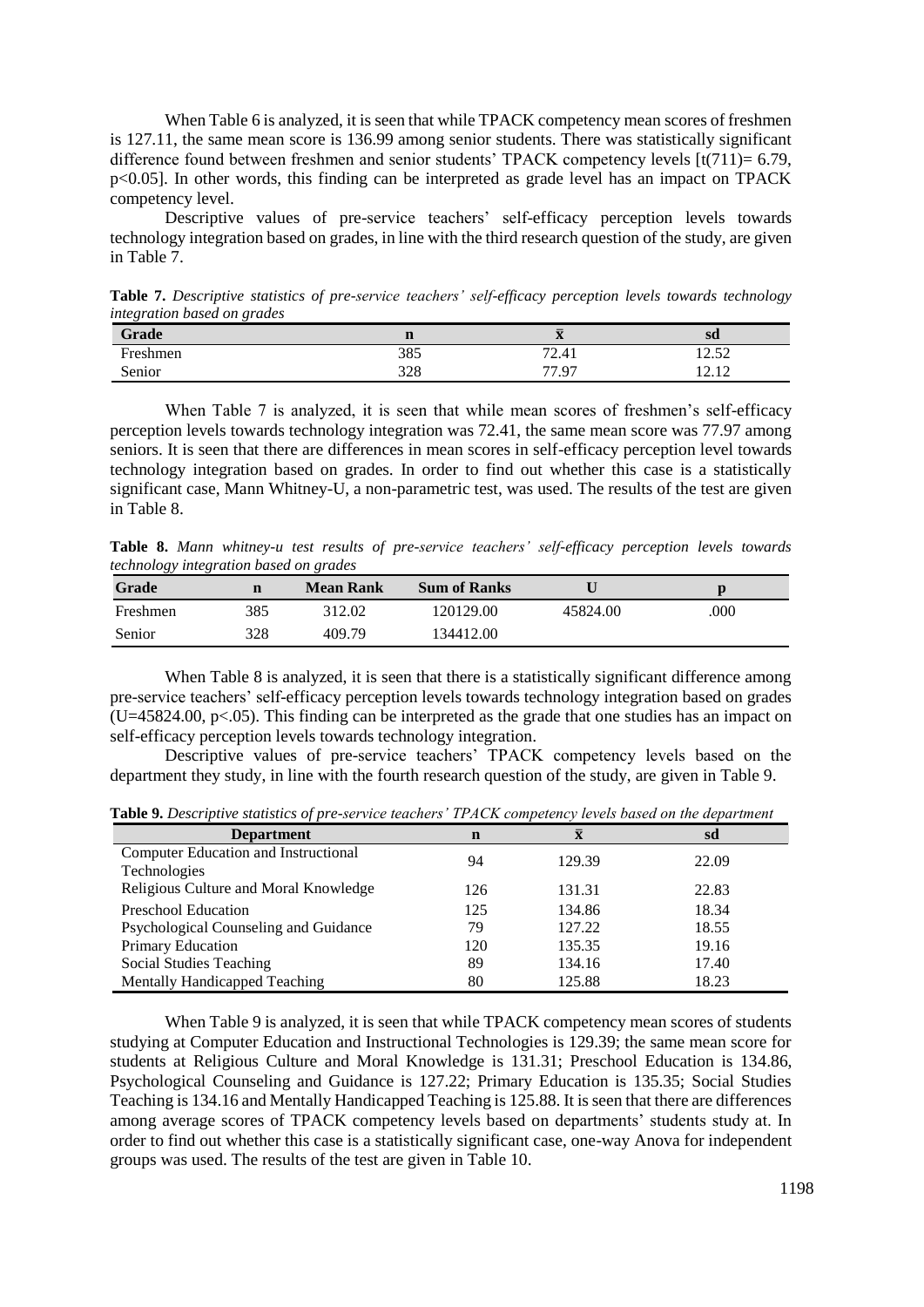| <b>Source</b> | <b>Sum of Squares</b> | df  | <b>Mean</b><br><b>Square</b> |       | p    | Sig.                                                          |
|---------------|-----------------------|-----|------------------------------|-------|------|---------------------------------------------------------------|
| Between Group | 8208.497              |     | 1368.083                     |       |      | Preschool Education - Mentally<br><b>Handicapped Teaching</b> |
| Within Group  | 275647.242            | 706 | 390.435                      | 3.504 | .002 |                                                               |
| Total         | 283855.739            | 712 |                              |       |      | Primary Education - Mentally<br><b>Handicapped Teaching</b>   |

**Table 10.** *Anova results of TPACK competency levels of pre-service teachers based on departments they study*

When Table 10 is analyzed, it is seen that is statistically significant difference among TPACK competency levels of students studying at different departments  $[F(6,706)=3.50, p<.05]$ . In other words, pre-service teachers' TPACK competencies levels change significantly based on the department they study. Because F test was significant and variances did not provide homogeneity Dunnett's C test was used to find out between which departments this difference existed. The results of the test showed that the difference was between Preschool Education and Mentally Handicapped Teaching; and between Primary Education and Mentally Handicapped Teaching.

Descriptive values of pre-service teachers' self-efficacy perception levels towards technology integration, in line with the fourth research question of the study, are given in Table 11.

**Table 11.** *Descriptive values of pre-service teachers' self-efficacy perception levels towards technology integration based on department* 

| <b>Department</b>                                 | n   | $\bar{\mathbf{x}}$ | sd    |
|---------------------------------------------------|-----|--------------------|-------|
| Computer Education and Instructional Technologies | 94  | 74.20              | 13.20 |
| Religious Culture and Moral Knowledge             | 126 | 75.10              | 15.12 |
| <b>Preschool Education</b>                        | 125 | 76.90              | 12.95 |
| Psychological Counseling and Guidance             | 79  | 71.01              | 12.76 |
| Primary Education                                 | 120 | 76.38              | 10.14 |
| Social Studies Teaching                           | 89  | 76.42              | 11.28 |
| Mentally Handicapped Teaching                     | 80  | 72.78              | 10.93 |

When Table 11 is analyzed, it is seen that mean scores for self-efficacy perception levels towards technology Integration among students studying at Computer Education and Instructional Technologies is 74.20; the same score for students at Religious Culture and Moral Knowledge is 75.10; Preschool Education is 76.90; Psychological Counseling and Guidance is 71.01; Primary Education is 76.38; Social Studies Teaching is 76.42 and Mentally Handicapped Teaching is 72.78. It is seen that there are differences among mean scores of self-efficacy perception levels towards technology integration based on departments' students study at. In order to find out whether this case is a statistically significant case, Kruskal Wallis for independent groups was used. The results of the test are given in Table 12.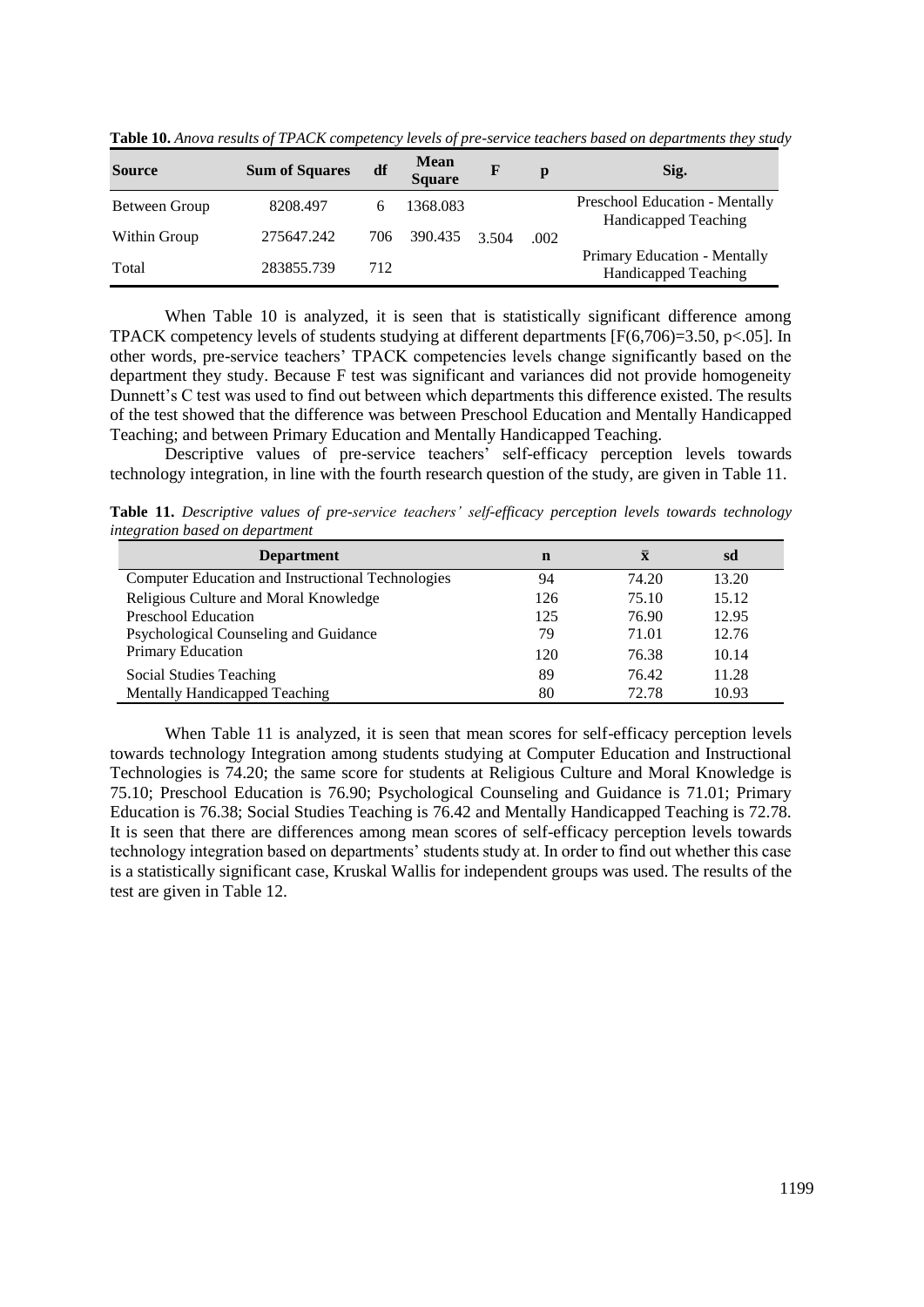| <b>Department</b>                                                 | $\mathbf n$ | <b>Mean</b><br><b>Square</b> | df | $\mathbf{x}^2$ | $\mathbf{p}$ | Sig.                                                                                                      |
|-------------------------------------------------------------------|-------------|------------------------------|----|----------------|--------------|-----------------------------------------------------------------------------------------------------------|
| Computer<br><b>Education</b> and<br>Instructional<br>Technologies | 94          | 355.62                       |    |                |              | Computer Education and<br><b>Instructional Technologies -</b><br>Psychological Counseling and<br>Guidance |
| Religious<br>Culture and<br>Moral<br>Knowledge                    | 126         | 369.17                       |    |                |              | Religious Culture and Moral<br>Knowledge - Psychological<br>Counseling and Guidance                       |
| Preschool<br>Education                                            | 125         | 396.81                       |    |                |              | Religious Culture and Moral<br>Knowledge - Mentally<br><b>Handicapped Teaching</b>                        |
| Psychological<br>Counseling and<br>Guidance                       | 79          | 285.51                       | 6  | 22.82          | .001         | Preschool Education -<br>Psychological Counseling and<br>Guidance                                         |
| Primary<br>Education                                              | 120         | 371.59                       |    |                |              | Preschool Education - Mentally<br>Handicapped Teaching                                                    |
| <b>Social Studies</b><br>Teaching                                 | 89          | 381.16                       |    |                |              | Psychological Counseling and<br>Guidance - Primary Education                                              |
| Mentally<br>Handicapped<br>Teaching                               | 80          |                              |    |                |              | Psychological Counseling and<br>Guidance - Social Studies Teaching                                        |
|                                                                   |             | 299.10                       |    |                |              | Primary Education - Mentally<br>Handicapped Teaching<br>Social Studies Teaching - Mentally                |
|                                                                   |             |                              |    |                |              | <b>Handicapped Teaching</b>                                                                               |

**Table 12.** *Kruskal wallis test results of pre-service teachers' self-efficacy perception levels towards technology integration based on department* 

In line with the fifth research question of the study, the results of the correlation analysis carried out to find out whether there was a statistically significant relationship among pre-service teachers' TPACK competencies and their self-efficacy perceptions towards technology integration scores is given in Table 13.

|                                 |                   |           | <b>Self-Efficacy Perception</b><br><b>TPACK Competiencies Levels towards Technology</b><br><b>Integration</b> |
|---------------------------------|-------------------|-----------|---------------------------------------------------------------------------------------------------------------|
|                                 | Spearman's rho    |           | $.779***$                                                                                                     |
| <b>TPACK Competiencies</b>      | $Sig. (2-tailed)$ |           | .000                                                                                                          |
|                                 | N                 | 713       | 713                                                                                                           |
| <b>Self-Efficacy Perception</b> | Spearman's rho    | $.779***$ |                                                                                                               |
| <b>Levels towards</b>           | $Sig. (2-tailed)$ | .000      |                                                                                                               |
| <b>Technology Integration</b>   | N                 | 713       | 713                                                                                                           |

**Table 13.** *Results of the correlation analysis between pre-service teachers' TPACK competencies and their self-efficacy perception levels towards technology integration*

If the correlation coefficient is 1.00 that shows a perfect positive correlation; and if it is -1.00 that shows a perfect negative correlation; and if it is 0.00 that shows that there is no correlation.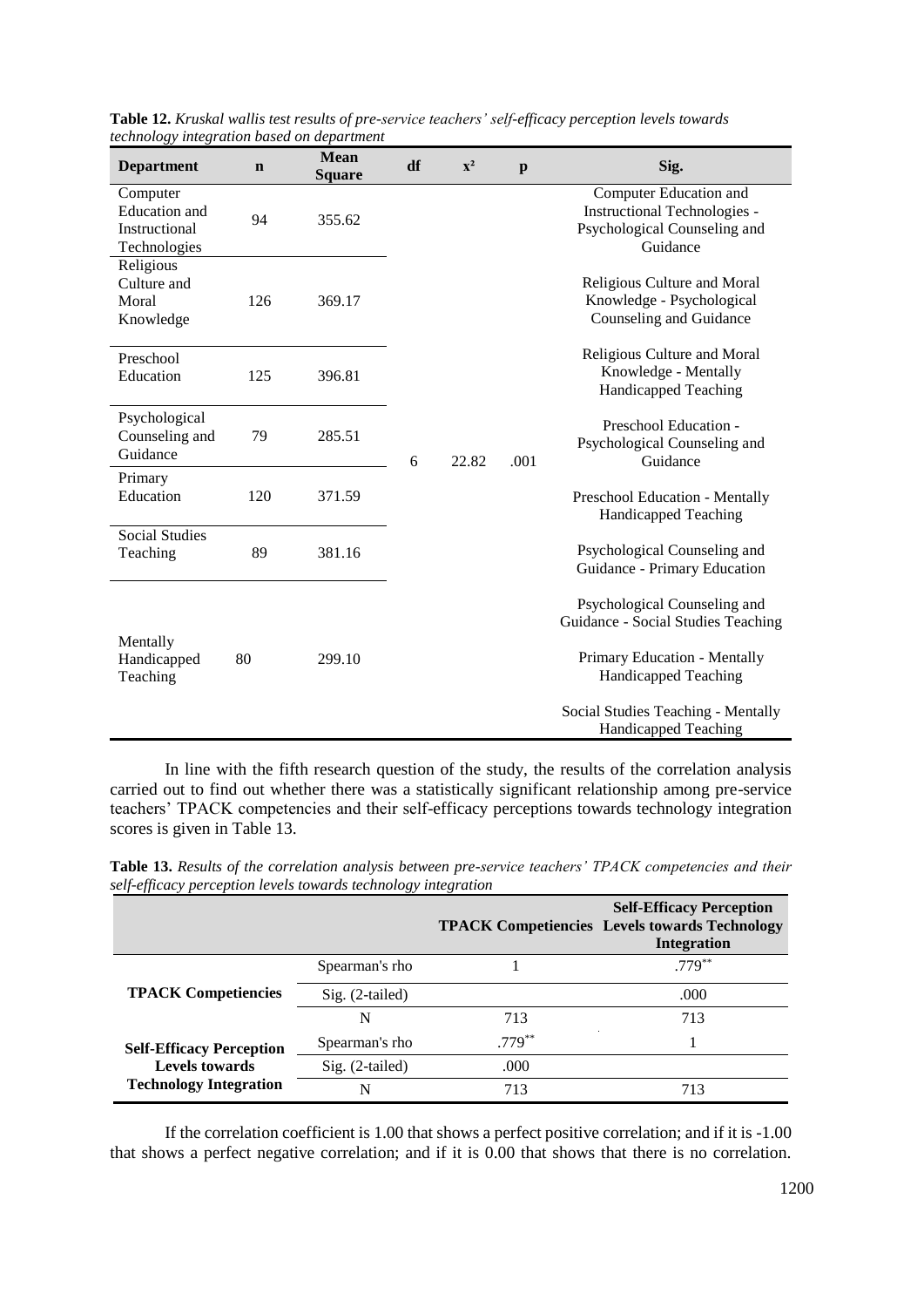According to Büyüköztürk (2007) whilst there are no commonly agreed ranges in interpreting correlation coefficient in terms of size, it should be noted that below given limits can be used frequently. If the correlation coefficient is between 0.70-1.00 absolute value that means a high correlation; while an absolute value between 0.70-0.30 means a medium correlation and an absolute value between 0.30-0.00 means a low correlation. Accordingly, while Table 13 is examined it is seen that there is a high positive and significant correlation between self-efficacy perception towards technology integration and TPACK competencies levels  $(r=.779, p<.01)$ . In other words, as the TPACK competencies level increases, it effects the self-efficacy perception towards technology integration positively.

## **RESULTS AND DISCUSSION**

This study examined and compared the TPACK competencies of freshmen and senior class students with their self-efficacy perception towards technology integration, based on various variables; and the correlation between their TPACK competencies and self-efficacy perceptions towards technology integration was examined.

It was found that there was no statistically significant difference among pre-service teachers' TPACK competencies and self-efficacy perception levels towards technology integration based on gender. In a study by Ünal (2013) it was found that pre-service teachers TPACK competencies did not differ based on gender while their self-efficacy perceptions towards technology integration did and that male students' self-efficacy perceptions were higher. In another study by Erdoğan and Şahin (2010), it was found that TPACK competencies of pre-service mathematics teachers differed by gender and this difference was in favor of males.

It was found that there was a statistically significant difference among pre-service teachers' TPACK competencies and self-efficacy perception levels towards technology integration based on grades and this difference was found to be in favor of senior class students. In the light of this finding of the study, it is believed that technology, pedagogy and field knowledge education and courses students take during their studies improved their self-efficacy perceptions towards technology integration and TPACK competencies. The results of the study by Ünal (2013) support these findings.

Pre-service teachers' TPACK competency levels and self-efficacy perception levels towards technology integration differed significantly based on the department they study. The departments with highest TPACK competencies were Primary Education, Preschool Education respectively while the department with the lowest scores was Mentally Handicapped Teaching. Similarly, it was found that pre-service teachers' self-efficacy perception levels towards technology integration differed and that the departments with the highest self-efficacy perception were Preschool Education and Primary Education, respectively while the department with the lowest self-efficacy perception was Psychological Counseling and Guidance. Unlike the results of the current study, the results of the study by Ünal (2013) found that there were no statistically significant differences in TPACK competencies and self-efficacy perceptions of pre-service teachers towards technology integration.

When the curriculum used in the departments, where pre-service teachers who attended to this research studies, were examined it was found that it was Computer Education and Instructional Technologies department where there were the highest number of technology-related courses. It was followed by Primary Education, Preschool Education and Social Sciences Education departments. However, the findings of the study revealed that there were no statistically significant differences among the four departments in the study in terms of their self-efficacy perceptions towards technology integration and their TPACK competency levels. It was found that it was Mentally Handicapped Teaching and Psychological Counseling and Guidance Departments where there were the lowest number of technology-related courses and that there was a statistically significant difference between these two departments and the remaining four departments in the study in terms of their self-efficacy perceptions towards technology integration and their TPACK competency levels.

All this information shows that increasing the number of technology-related courses in the curriculum up to a certain level improves pre-service teachers' self-efficacy perceptions towards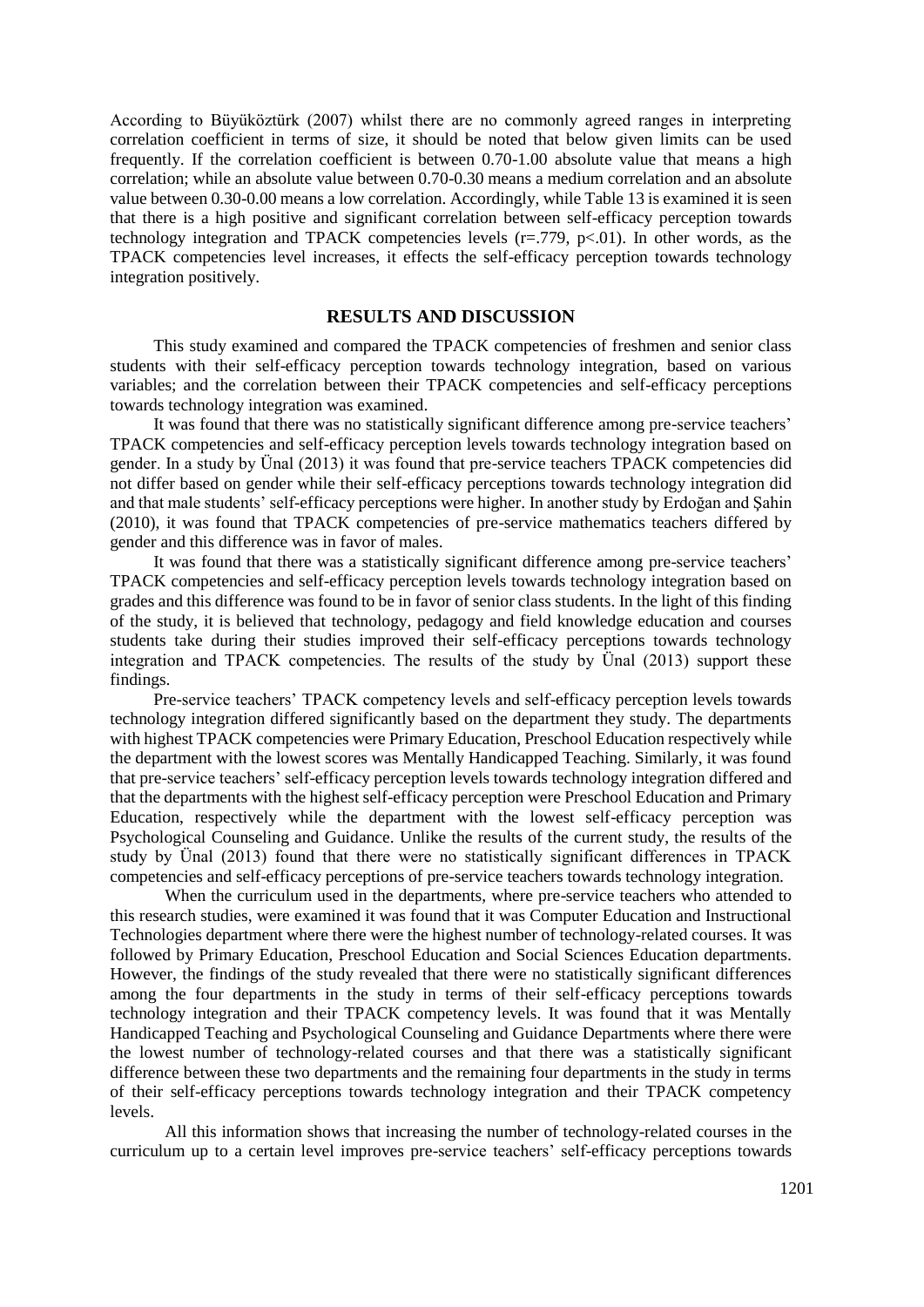technology integration and their TPACK competency levels. On the other hand, the finding that there were no statistically significant differences between Computer Education and Instructional Technologies department, which had the highest number of technology-related courses, and Primary Education, Preschool Education and Social Sciences Education departments, which had relatively less number of technology-related courses, in terms of their self-efficacy perceptions towards technology integration and their TPACK competency levels, shows that high number of technologyrelated courses does not guarantee an increase in self-efficacy perceptions towards technology integration and TPACK competency levels. This result can be interpreted in the following way: it is possible to improve technology-knowledge of pre-service teachers in technology-related courses, however depending on the fact that they will not know how to integrate these technologies into learning environments, it might not create a significant change in self-efficacy perceptions towards technology integration and TPACK levels.

When this case is considered from the TPACK framework introduced by Mishra and Koehler (2006) it is seen that pure technology-related courses improved pre-service teachers' technological knowledge but did not have a significant impact on their content and pedagogical knowledge. As for Wang et al. (2004) although technological knowledge of the teachers does not guarantee to automatically increase self-efficacy perceptions towards technology integration, it is considered as a prerequisite in the process of technology knowledge integration. Therefore, keeping the number of technology-related courses at a certain level in the curriculum (as in Primary Education, Preschool Education and Social Sciences Education) will be useful in order to ensure true integration of new technological practices, which have started to be frequently used in educational practices into education and to improve teachers' self-efficacy perceptions towards technology integration and their TPACK competency levels. It is normal that the number of technology-related courses in Computer Education and Instructional Technologies, which is directly related to technology, is high. However, in addition to knowledge about technology, teaching how to integrate those learned technologies into learning environments will make the courses more functional in terms of self-efficacy perceptions towards technology integration and TPACK competency levels. Therefore, combining the content of field-specific courses of pre-service teachers with technology and pedagogy and showing/implementing how to utilize convenient educational technology in teaching the content and how to integrate relevant technology to the course subject will be more useful (So & Kim, 2009).

According to Ertmer, Ottenbreit-Leftwich, Sadik, Sendurur and Sendurur's (2012) study, teachers consider the negative attitudes and perceptions towards technology integration as the biggest obstacle in technology integration. This is followed by insufficient technological support as the second biggest obstacle. It is possible to change these negative attitudes and perceptions of teachers by including technology-related courses in the curricula. On the other hand, in order to remove the problem of insufficient technological support, which is the second biggest obstacle, teachers might not always have a tech expert for support. According to Koh and Chai (2014) teachers' self-efficacy for ICT integration was found to influence their learning behaviors during ICT courses as well as the motivational strategies instructors used. Therefore, using such frequently used hardware as computer, tablet, projection, interactive board, printer, scanner, İnternet connection as well as software and online apps (web conference, whiteboard, blog, podcast, wiki, social networks, e-assessment tools and other web 2.0 tools etc.) should be demonstrate. During the demonstrations with regards to the use of hardware and apps, teachers will see the problems they face in hardware and software and understand the solutions to these problems. So in order to improve pre-service teachers' self-efficacy perceptions towards technology integration and their TPACK competency levels, courses offered in the curricula can be designed as applied courses where pre-service teachers can demonstrate their performances. Thus, according to Technology Acceptance Model (Davis, Bagozzi, & Warshaw, 1989) teachers' perceived ease of use towards technology and perceived usefulness will increase and thus, their attitude towards usage will be developed positively. As a result, the negative perceptions and attitudes towards technology integration which are considered to be an obstacle before technology integration and TPACK will be reduced (Kim, Kim, Lee, Spector, & DeMeester, 2013; Teo, 2010) and teachers' self-efficacy perceptions of technology integration will be improved. As for Oliver and Shapir (1993) self-efficacy perceptions towards technology integration is a significant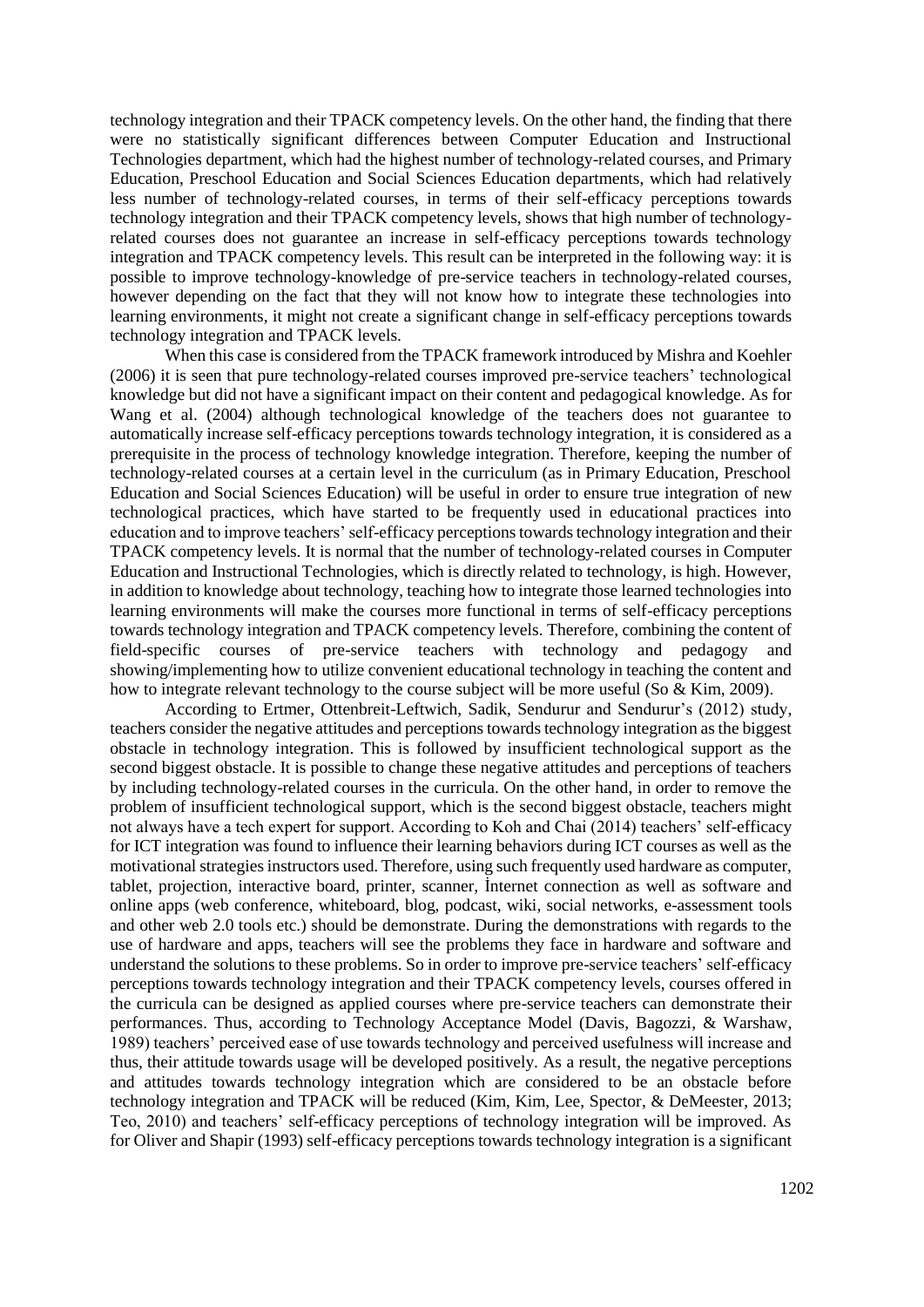indicator of a successful technology integration process. So improving teachers' self-efficacy perception towards technology integration is important for the success of this process.

The results of the correlation analysis between the self-efficacy perceptions of pre-service teachers towards technology integration and their TPACK competency levels showed a highly positive and significant correlation between the two variables. In other words, increasing TPACK competencies levels increased self-efficacy perception towards technology integration as well. The studies in the literature also found a medium level, positive and significant correlation between the two aforementioned variables (Abbitt, 2011; Ünal, 2013).

As a result, the result of this study, in which TPACK and self-efficacy perceptions of preservice teachers was examined, showed that self-efficacy perceptions of pre-service teachers towards technology integration was an important predictor of TPACK. It is expected that the results of the study will contribute to the literature on TPACK and technology integration (Abbitt, 2011; Tokmak, 2013; Ling Koh et al. 2014). And in order to improve pre-service teachers' self-efficacy perceptions towards technology and TPACK, they should be demonstrated with which technology subject area knowledge should be combined with a pedagogical approach during the courses (Chai, Ling Koh, Tsai, & Lee Wee Tan, 2011). In the present study, technology integration process was informed by TPACK approach. However, Integration process is influenced by the systemic elements in relation to political system, economic system as well as elements such as belief, self-regulation, motivation and also by the interplay between these elements (Koçak-Usluel, Özmen, & Çelen, 2015). Therefore, in this study which focuses on technology integration, due to its constructs the TPACK model was utilized only for examining the teacher candidates' technology, pedagogy and content knowledge and their relation to self-efficacy in regards to technology integration. The elements such as political system, economic system, self-regulation and motivation were not in the scope of this study. This could be regarded as limitation of the study and future studies could deal with technology integration process and self-efficacy of the teacher candidates in relation to technology integration apart from TPACK model by including the other elements which are not in the scope of this study.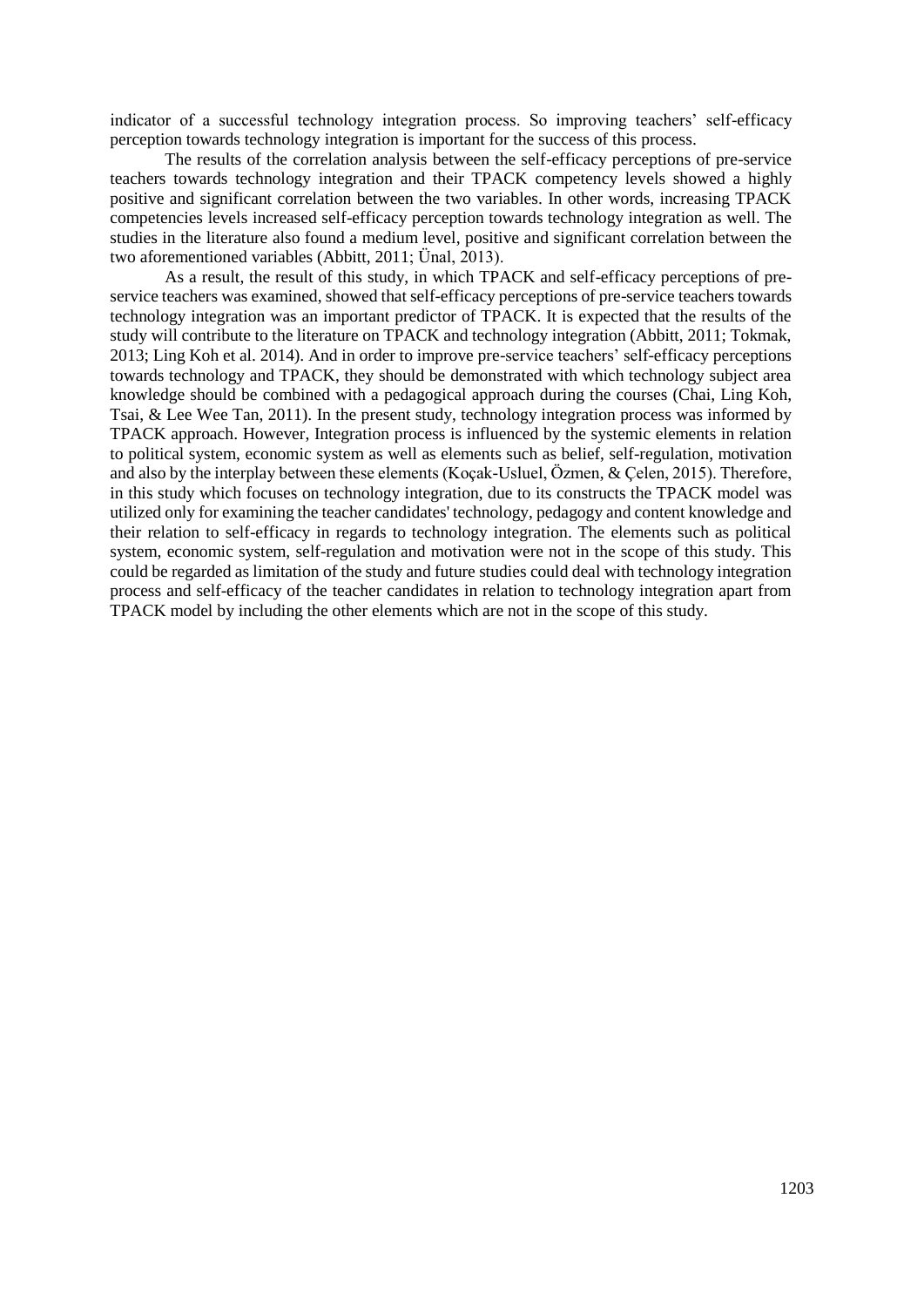### **REFERENCES**

- Abbitt, J. T. (2011). An investigation of the relationship between self-efficacy beliefs about technology integration and technological pedagogical content knowledge (TPACK) among pre-service teachers. *Journal of Digital Learning in Teacher Education*, *27*(4).
- Beaudin, L., & Hadden, C. (2005). Technology and pedagogy: Building techno-pedagogical skills in preservice teachers. *Innovate: Journal of Online Education, 2*(2).
- Büyüköztürk, Ş. (2007). *Sosyal bilimler için veri analizi el kitabı ["Data analysis handbook for social sciences"]*. Ankara: PegemA Publication.
- Chai, C. S., Koh, J. H. L., & Tsai, C. C. (2010). Facilitating pre-service teachers' development of technological, pedagogical, and content knowledge (TPACK). *Journal of Educational Technology & Society, 13*(4), 63-73.
- Chai, C. S., Ling Koh, J. H., Tsai, C. C., & Lee Wee Tan, L. (2011). Modeling primary school pre-service teachers' technological pedagogical content knowledge (TPACK) for meaningful learning with information and communication technology (ICT). *Computers & Education, 57*(1), 1184-1193.
- Chuang, H. H., & Ho, C. J. (2010). The development of early childhood teachers' technological pedagogical content knowledge (TPACK) in Taiwan. *4th International Computer and Instructional Technologies Symposium Proceedings*, Selçuk University, Konya, Turkey.
- Davis, F. D., Bagozzi, R. P., & Warshaw, P. R. (1989). User acceptance of computer technology: a comparison of two theoretical models. *Management Science, 35*(8), 982-1003.
- Erdoğan, A., & Şahin, I. (2010). Relationship between math teacher candidates' technological pedagogical and content knowledge (TPACK) and achievement levels. *Procedia-Social and Behavioral Sciences*, *2*(2), 2707-2711.
- Ertmer, P. A., Ottenbreit-Leftwich, A. T., Sadik, O., Sendurur, E., & Sendurur, P. (2012). Teacher beliefs and technology integration practices: A critical relationship. *Computers & Education, 59*(2), 423- 435.
- Ferdig, R. E. (2006). Assessing technologies for teaching and learning: Understanding the importance of technological pedagogical content knowledge. *British Journal of Educational Technology*, *37*(5), 749-760.
- Fraenkel, J. R., & Wallen, N. E. (2006). *How to design and evaluate research in education (6th ed.)*. New York: NY: McGraw-Hill.
- Harris, J., Mishra, P. & Koehler, M. (2009). Teachers' technological pedagogical content knowledge and learning activity types: Curriculum-based technology integration reframed. *Journal of Research on Technology in Education*, *41*(4), 393–416.
- Harris, J. B., & Hofer, M. J. (2011). Technological pedagogical content knowledge (TPACK) in action: A descriptive study of secondary teachers' curriculum-based, technology-related instructional planning. *Journal of Research on Technology in Education*, *43*(3).
- Kabakçı-Yurdakul, I. (2011). Examining technopedagogical knowledge competencies of pre-service teachers based on ict usage. *Hacettepe University Journal of Education*, 40, 397-408.
- Kabakçı-Yurdakul, I., Odabaşı, H. F., Kılıçer, K, Çoklar, A. N., Birinci, G., & Kurt, A. A. (2012). The development, validity and reliability of tpack‐deep: A technological pedagogical content knowledge scale. *Computers & Education, 58*(3), 964‐977.
- Kim, C., Kim, M. K., Lee, C., Spector, J. M., & DeMeester, K. (2013). Teacher beliefs and technology integration. *Teaching and Teacher Education, 29*, 76-85.
- Koçak-Usluel, Y., Özmen, B., & Çelen, F.K. (2015). Integration of ICT in learning and teaching process and a critical overview of TPACK model. *Education Technology Theory and Practice, 5*(1), 34– 54.
- Koh, J. H. L., & Chai, C. S. (2014). Teacher clusters and their perceptions of technological pedagogical content knowledge (TPACK) development through ICT lesson design. *Computers & Education, 70*, 222-232.
- Kuşkaya-Mumcu, F., Haşlaman, T., & Koçak-Usluel, Y. (2008). Indicators of effective technology integration based on technological pedagogical content knowledge model. *8th International Educational Technology Conference Eskişehir, Turkey*.
- Lin, T. C., Tsai, C. C., Chai, C. S., & Lee, M. H. (2013). Identifying science teachers' perceptions of technological pedagogical and content knowledge (TPACK). *Journal of Science Education and Technology*, *22*(3), 325-336.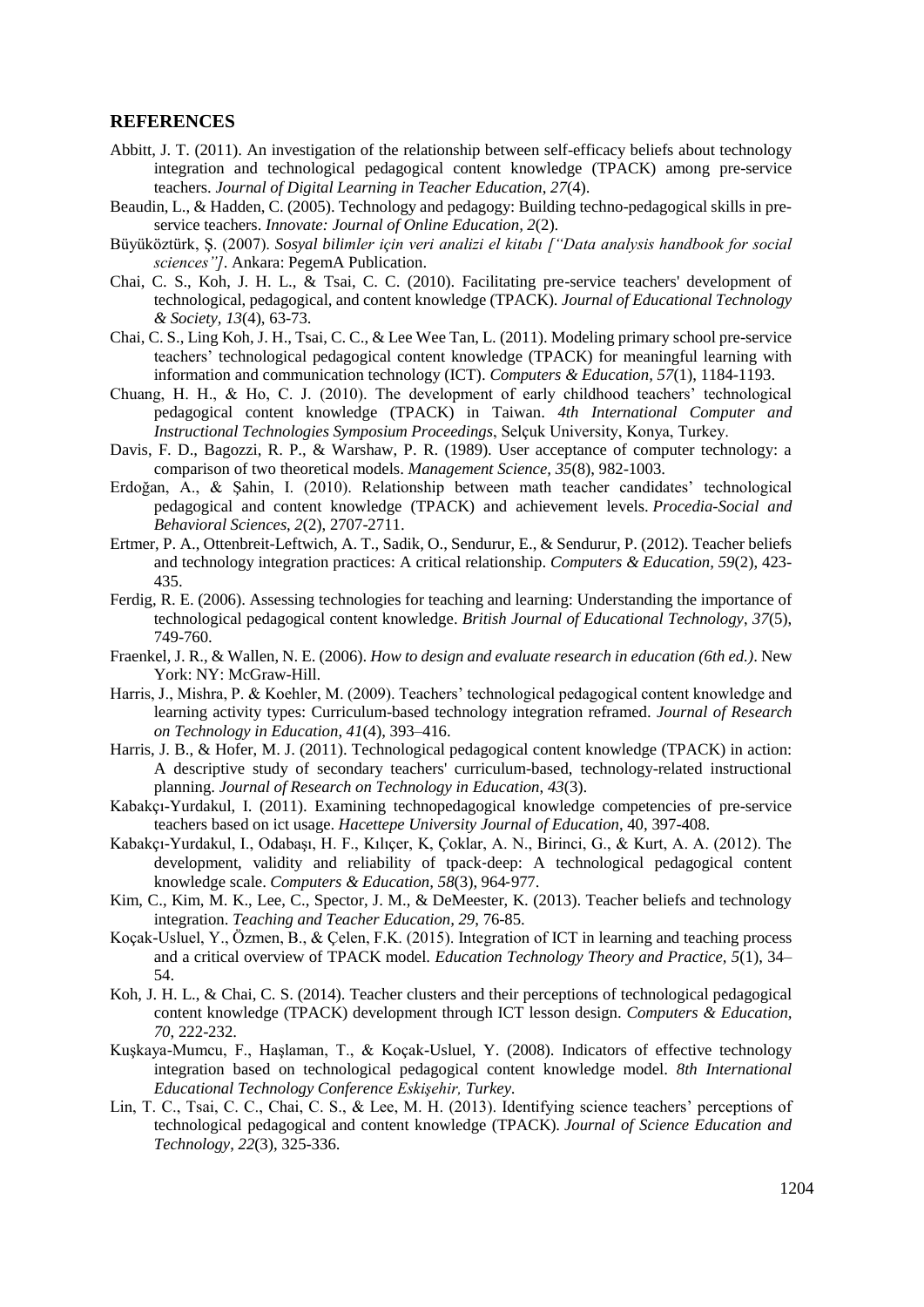- Ling Koh, J. H., Chai, C. S., & Tay, L. Y. (2014). TPACK-in-action: Unpacking the contextual influences of teachers' construction of technological pedagogical content knowledge (TPACK). *Computers & Education*, *78*, 20-29.
- Mazman, S. G., & Usluel, Y. K. (2011). ICT integration into learning-teaching process: Models and indicators. *Education Technology Theory and Practice. 1*(1), 62-79.
- Mishra, P., & Koehler, M. (2005). Educational technology by design: Results from a survey assessing its effectiveness. In *Society for Information Technology & Teacher Education International Conference* (Vol. 2005, No. 1, pp. 1511-1517).
- Mishra, P., & Koehler, M. (2006). Technological pedagogical content knowledge: A framework for teacher knowledge. *The Teachers College Record*, *108*(6), 1017-1054.
- Nathan, E. J. (2009). *An Examination of the Relationship between Preservice Teachers' Level of Technology Integration Self-Efficacy (TISE) and Level of Technological Pedagogical Content Knowledge (TPACK).* Ph.D. Thesis, University of Houston.
- Oliver, T. A., & Shapir, J. F. (1993) Self-efficacy and computers. *Journal of Computer-Based Instruction, 20*, 81-85.
- Oster-Levinz, A., & Klieger, A. (2010). Indicator for technological pedagogical content knowledge (TPACK) evaluation of online tasks. *Turkish Online Journal of Distance Education*, *11*(4), 47-71.
- Schmidt, D. A., Baran, E., Thompson, A. D., Mishra, P., Koehler, M. J., & Shin, T. S. (2009). Technological pedagogical content knowledge (TPACK): The development and validation of an assessment instrument for pre-service teachers. *Journal of Research on Technology in Education*, *42*(2).
- So, H. J., & Kim, B. (2009). Learning about problem based learning: Student teachers integrating technology, pedagogy and content knowledge. *Australasian Journal of Educational Technology, 25*(1), 101-116.
- Teo, T. (2010). A path analysis of pre-service teachers' attitudes to computer use: Applying and extending the technology acceptance model in an educational context. *Interactive Learning Environments, 18*(1), 65-79.
- Tokmak, H. S. (2013). Changing preschool teacher candidates' perceptions about technology integration in a TPACK-based material design course. *Education as Change, 17*(1), 115-129.
- Usluel, Y. K., Mumcu, F. K., & Demiraslan, Y. (2007). ICT in the learning-teaching process: Teachers' views on the integration and obstacles. *Hacettepe University Journal of Education, 32*(32).
- Ünal, E. (2013). *Öğretmen adaylarinin teknoloji entegrasyonu öz-yeterlik algilari ve teknolojik pedagojik içerik bilgisi yeterlikleri arasindaki ilişkinin incelenmesi ["An examination of the relationship between pre-service teachers' perceptions of technology integration self-efficacy and technological pedagogical content knowledge competiencies"]*. Master's Thesis, Ankara University.
- Wang, L., Ertmer, P. A., & Newby, T. J. (2004). Increasing pre-service teachers' self-efficacy beliefs for technology integration. *Journal of Research on Technology in Education, 36*(3), 231-250.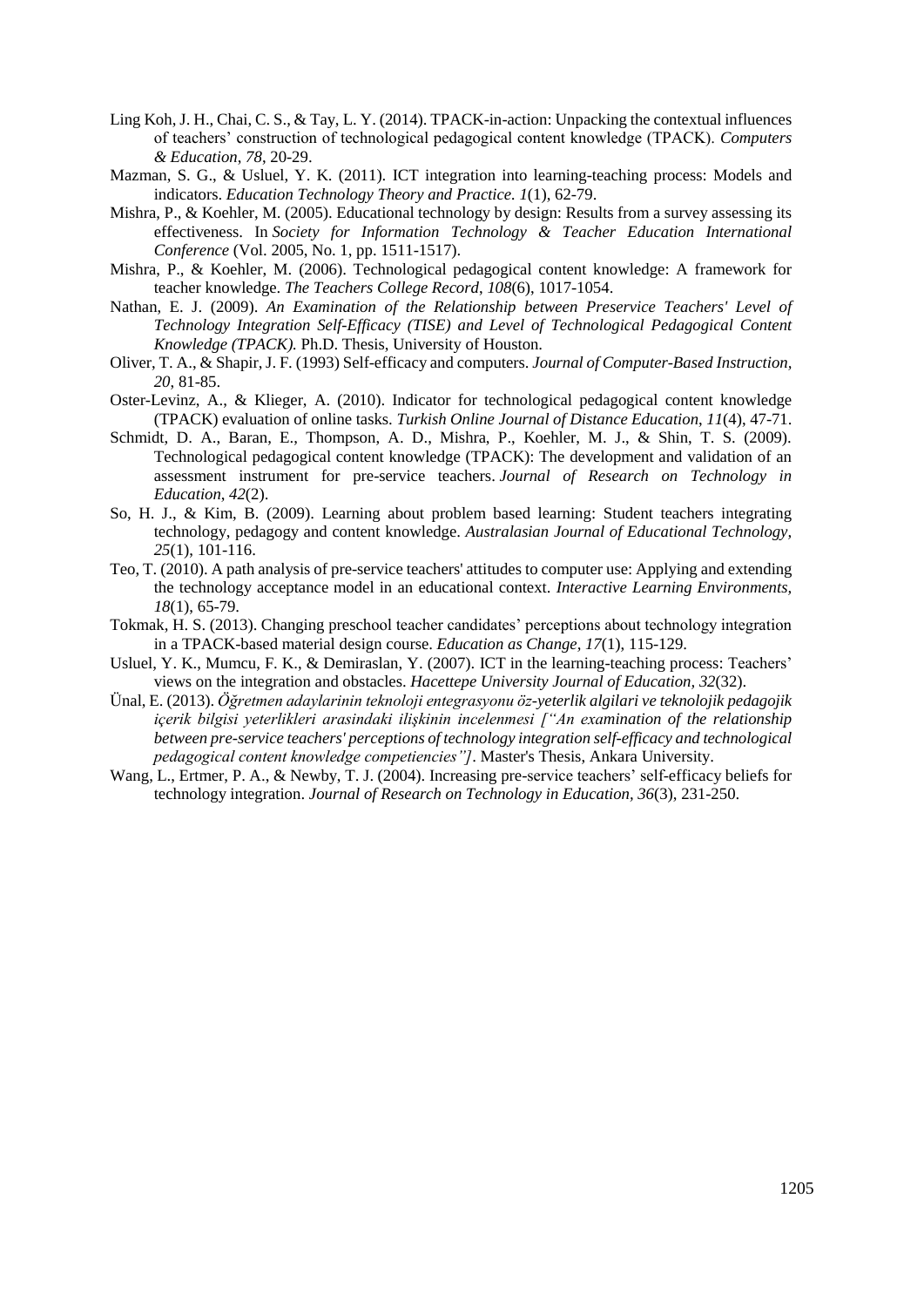# **Öğretmen Adaylarının TPİB Yeterlilikleri ve Teknoloji Entegrasyonu Öz-Yeterlik Algıları\***

Hafize KESER\*\*, Fatma Gizem KARAOĞLAN YILMAZ \*\*\*, Ramazan YILMAZ \*\*\*\*

**ÖZ.** Bu çalışmada öğretmen adaylarının teknolojik pedagojik içerik bilgisi yeterlikleri ile teknoloji entegrasyonuna yönelik öz-yeterlik algıları çeşitli değişkenlere göre incelenerek karşılaştırılmış ve teknolojik pedagojik içerik bilgisi yeterlikleri ile teknoloji entegrasyonuna yönelik öz-yeterlik algıları arasındaki ilişki belirlenmeye çalışılmıştır. Araştırmanın çalışma grubunu; 2012-2013 öğretim yılı bahar döneminde Ankara Üniversitesi Eğitim Bilimleri Fakültesinin çeşitli bölümlerinde bir ve dördüncü sınıfta öğrenim görmekte olan 713 öğretmen adayı oluşturmaktadır. Araştırmada veriler; kişisel bilgi formu, Teknopedagojik Yeterlikleri Ölçeği ve Teknoloji Entegrasyonuna Yönelik Öz-Yeterlik Algısı Ölçeği ile toplanmıştır. Araştırma sonucunda bir ve dördüncü sınıftaki öğretmen adaylarının teknolojik pedagojik içerik bilgisi yeterlik ve teknoloji entegrasyonuna yönelik öz-yeterlik algıları durumları ortaya konularak, bu yeterlikler cinsiyet, sınıf düzeyi, bölüm değişkenleri dikkate alınarak incelenmiştir. Ayrıca, öğretmen adaylarının teknoloji entegrasyonuna yönelik öz-yeterlik algıları ile teknopedagojik yeterlik durumları arasındaki ilişki yordanmaya çalışılmıştır. **Anahtar Kelimeler:** TPİB, teknoloji entegrasyonu, öğretmen eğitimi

## **ÖZET**

Bu çalışmanın amacı üniversite bir ve dördüncü sınıfta öğrenim gören öğretmen adaylarının TPİB yeterlikleri ile teknoloji entegrasyonuna yönelik öz-yeterlik algılarını cinsiyet, sınıf seviyesi, öğrenim görülen bölüm değişkenlerine göre incelemek ve TPİB yeterlikleri ile teknoloji entegrasyonuna yönelik öz-yeterlik algıları arasındaki ilişkiyi belirlemektir.

Bu çalışmada üniversite bir ve dördüncü sınıfta öğrenim gören öğretmen adaylarının TPİB yeterlik ve teknoloji entegrasyonuna yönelik öz-yeterlik algı düzeylerini ortaya koyabilmek için tarama modeli kullanılmıştır. Araştırmanın çalışma grubunu; 2012-2013 öğretim yılı bahar döneminde Ankara Üniversitesi bilgisayar ve öğretim teknolojileri eğitimi, din kültürü ve ahlak bilgisi öğretmenliği, okul öncesi eğitimi, rehberlik ve psikolojik danışma, sınıf öğretmenliği, sosyal bilgiler eğitimi ve zihin engelliler öğretmenliği bölümlerinin bir ve dördüncü sınıfında öğrenim görmekte olan 713 öğretmen adayı oluşturmaktadır. Araştırma kapsamında, öğretmen adaylarının TPİB yeterliklerini belirleyebilmek için Kabakçı-Yurdakul ve diğerleri (2012) tarafından geliştirilen Teknopedagojik Yeterlikleri Ölçeği ve teknoloji entegrasyonu konusuna yönelik öz yeterlik algılarını belirlemek amacıyla ise Wang ve diğerleri (2004) tarafından geliştirilen ve Ünal (2013) tarafından Türkçeye uyarlanan Teknoloji Entegrasyonuna Yönelik Öz Yeterlik Algısı Ölçeği kullanılmıştır.

Araştırma bulgularına göre, öğretmen adaylarının Teknopedagojik Yeterlikleri Ölçeğinden elde ettikleri toplam puan ortalaması 131.65 (5 üzerinden 3.99) olup, Teknoloji Entegrasyonuna Yönelik Öz Yeterlik Algısı Ölçeğinden elde ettikleri toplam puan ortalaması ise 74.96'dır (5 üzerinden 3.95). Bu bağlamda, öğretmen adaylarının TPİB yeterlik ve teknoloji entegrasyonuna yönelik öz yeterlik algı düzeylerinin yüksek olduğu söylenebilir.

Cinsiyet değişkenine göre kadın öğretmen adaylarının TPİB yeterlik puan ortalaması 131.82 iken, erkek öğretmen adaylarının puan ortalaması 131.36'dır. Öğretmen adaylarının cinsiyetlerine göre TPİB yeterlik düzeyleri istatistiksel olarak anlamlı farklılık göstermemektedir. Bir diğer deyişle kadın ya da erkek olmanın TPİB yeterlik düzeyini etkilemediği görülmüştür. Kadın öğretmen adaylarının teknoloji entegrasyonuna yönelik öz yeterlik algı puan ortalaması 74.71 iken, erkek öğretmen adaylarının puan ortalaması 75.40'dır. Cinsiyet değişkenine göre teknoloji entegrasyonuna

l

<sup>\*</sup> Bu çalışmanın ilk hali 2. Uluslararası Öğretim Teknolojileri ve Öğretmen Eğitimi Sempozyumunda sözlü bildiri olarak sunulmuştur.

<sup>\*\*</sup> Prof. Dr., Ankara Üniversitesi, Eğitim Bilimleri Fakültesi, Bilgisayar ve Öğretim Teknolojileri Eğitimi Bölümü, Ankara, Türkiye. keser@ankara.edu.tr

<sup>\*\*\*</sup> Yrd. Doç. Dr., Bartın Üniversitesi, Eğitim Fakültesi, Bilgisayar ve Öğretim Teknolojileri Eğitimi Bölümü, Bartın, Türkiye. gkaraoglanyilmaz@gmail.com

<sup>\*\*\*\*</sup> Yrd. Doç. Dr., Bartın Üniversitesi, Eğitim Fakültesi, Bilgisayar ve Öğretim Teknolojileri Eğitimi Bölümü, Bartın, Türkiye. ramazanyilmaz067@gmail.com